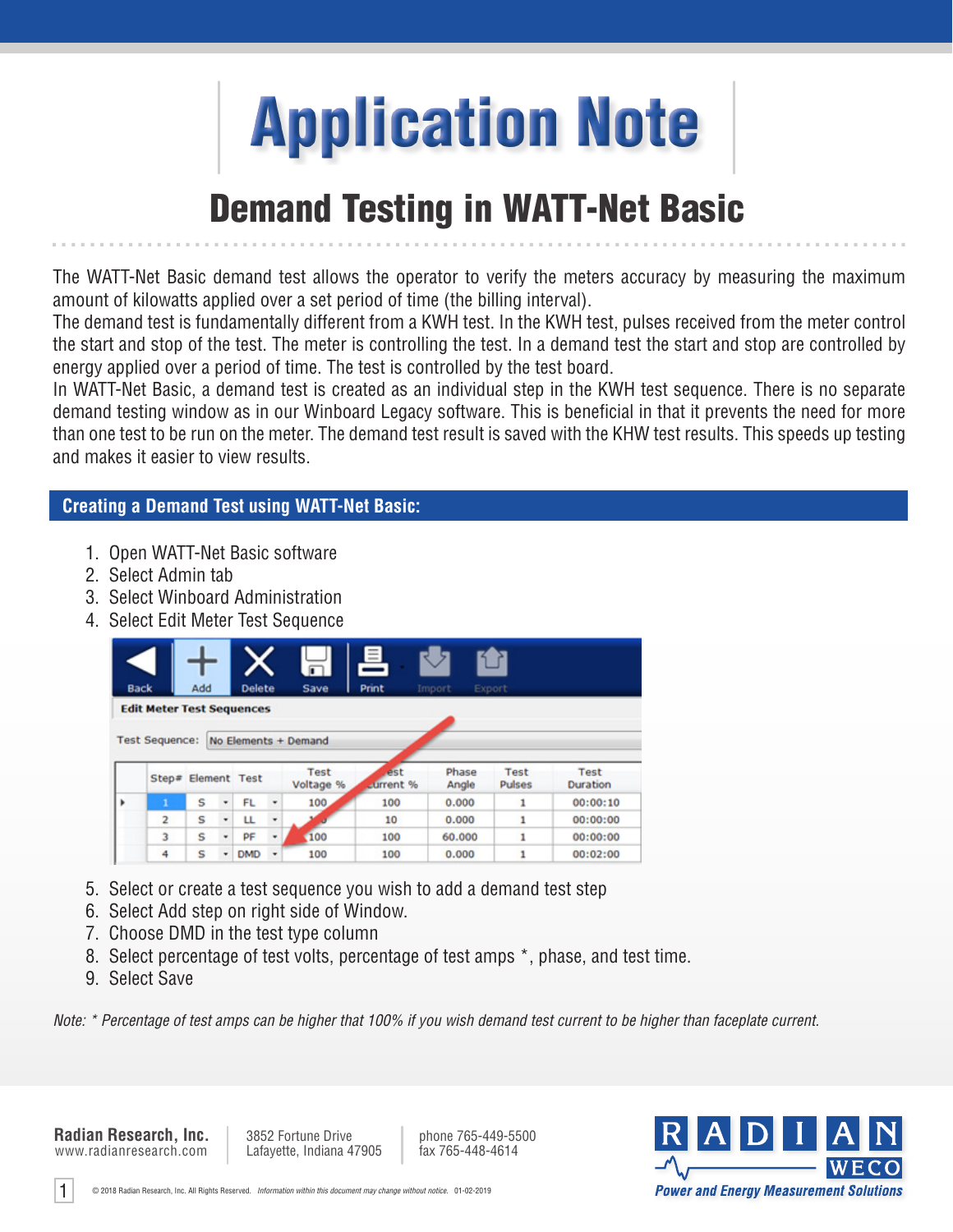## **Running a Demand test using WATT-Net Basic:**

- 1. Open WATT-Net Basic software
- 2. Select Winboard tab
- 3. Select Test Station
- 4. Select Meter Testing
- 5. Set up meter parameters and choose the test sequence that includes the demand test.
- 6. Start Test
- 7. When the demand test step is reached the test will pause with voltage still applied. The demand test wizard window will appear.
- 8. Enter the Multiplier, the Interval, and Test Time<sup>\*\*</sup> or Equivalent revolutions. \*\*\*

| Interval:        | 15 | <b>Minutes</b> |          |  |
|------------------|----|----------------|----------|--|
| <b>Test Time</b> |    | $-$ : 00:02:00 | hh:mm:ss |  |

*Note: \*\* Recommend test time to be at least 20% of the meter interval \*\*\* Multiplier and Interval are values programmed into the meter*

- 9. Clear the meter demand register if necessary.
- 10. Select OK
- 11. Test will run based on test time or revolutions entered. When complete the demand test will pause with voltage still applied so the meter registers can be read.
- 12. Enter the Demand Indicator (Meter DI) value from the meter in the Meter DI field in the software.

| Actual KW:         | $\mathbf 0$ | Actual Watt Hrs:                                                                    | o  |
|--------------------|-------------|-------------------------------------------------------------------------------------|----|
| Actual Dt:         | $\mathbf 0$ | Multiplier:                                                                         | 1  |
| Actual Time:       | 00:00:00:00 | Demand Interval:                                                                    | 15 |
| Step 1:<br>Step 2: |             | Enter the demand indicator (Meter DI) value from the meter below.                   |    |
|                    |             | Take the meter out of demand mode if his is not the last test step in the sequence. |    |

13. Select OK. This populates the meter accuracy. \*\*\*

*Note: \*\*\* The number of decimal places of the DI entered from the meter determines the number of decimals used by the DI calculated in*  WATT-Net Basic software. Any additional decimal places calculated by the WATT-Net Basic software are truncated and not used as part of *the accuracy calculation.*